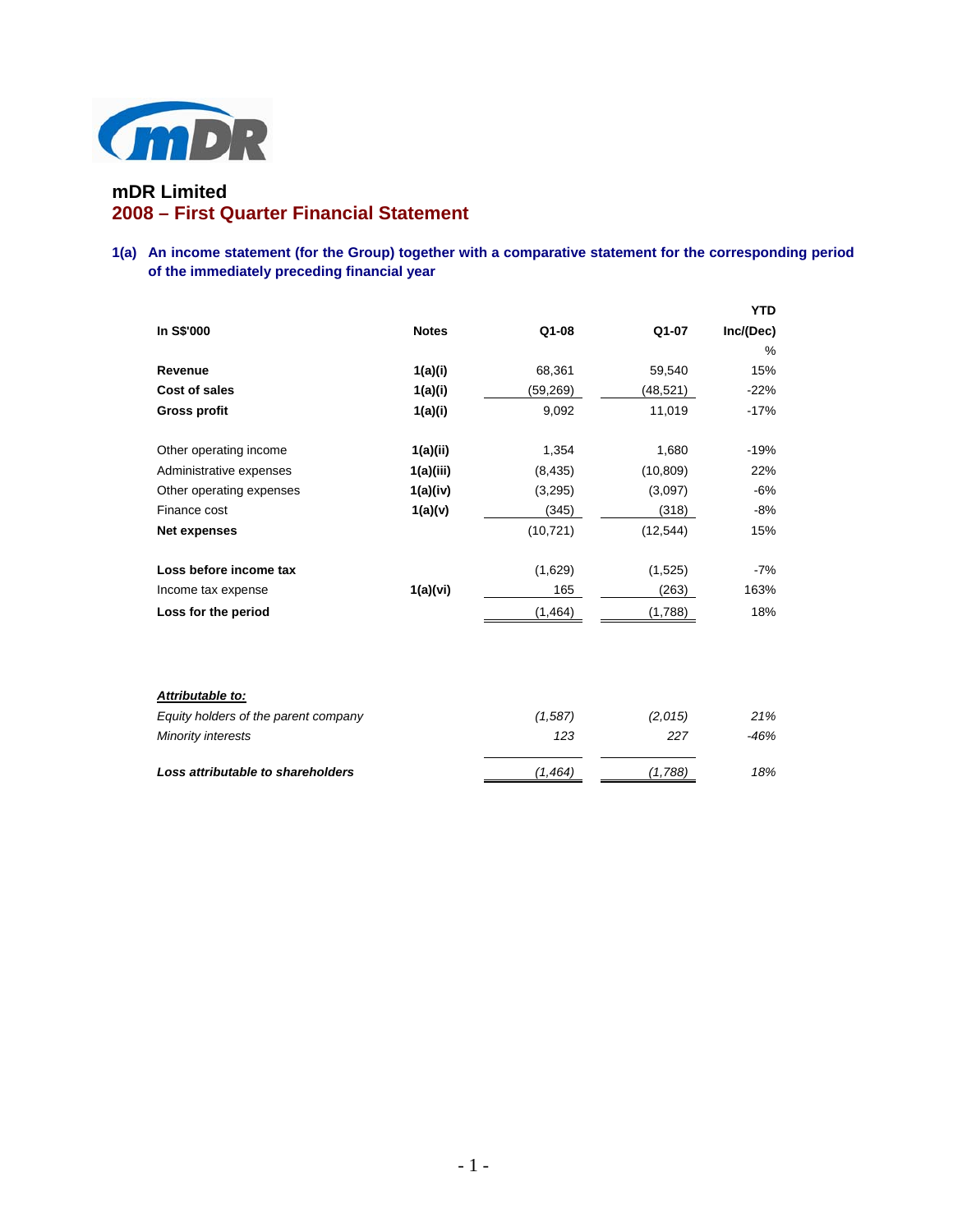# **1(a) (i) Revenue, Cost of Sales and Gross Profit**

The Group operates in two business segments – After Market Services ("AMS") and Distribution Management Solutions ("DMS'). The breakdown of revenue and cost of goods sold and spare parts are as follows:

| In S\$'000                                | Q1-08     | Q1-07     |
|-------------------------------------------|-----------|-----------|
| Revenue                                   |           |           |
| <b>AMS</b>                                | 8,262     | 11,300    |
| <b>DMS</b>                                | 60,099    | 48,240    |
|                                           | 68,361    | 59,540    |
|                                           |           |           |
| <b>Cost of Goods Sold and Spare Parts</b> |           |           |
| <b>AMS</b>                                | (3,774)   | (4,868)   |
| <b>DMS</b>                                | (55,495)  | (43,653)  |
|                                           | (59, 269) | (48, 521) |
|                                           |           |           |
| <b>Gross Profit</b>                       |           |           |
| <b>AMS</b>                                | 4,488     | 6,432     |
| <b>DMS</b>                                | 4,604     | 4,587     |
|                                           | 9,092     | 11,019    |

# **1(a) (ii) Other operating income consist of the following:**

| In S\$'000                           | Q1-08 | Q1-07 |
|--------------------------------------|-------|-------|
| Interest income                      |       |       |
| - Bonds                              |       | 494   |
| - Others                             | 22    | 36    |
| Rental income                        | 40    | 49    |
| Bad debt recovered                   |       | 1     |
| Gain of sale of business             |       | 935   |
| Waiver of debts                      |       | 150   |
| Refund of GST                        | 682   |       |
| Negative goodwill released to income | 63    |       |
| Compensation - Contract termination  | 484   |       |
| Write back of accounts payable       | 45    |       |
| Others                               | 18    | 15    |
|                                      | 1,354 | 1,680 |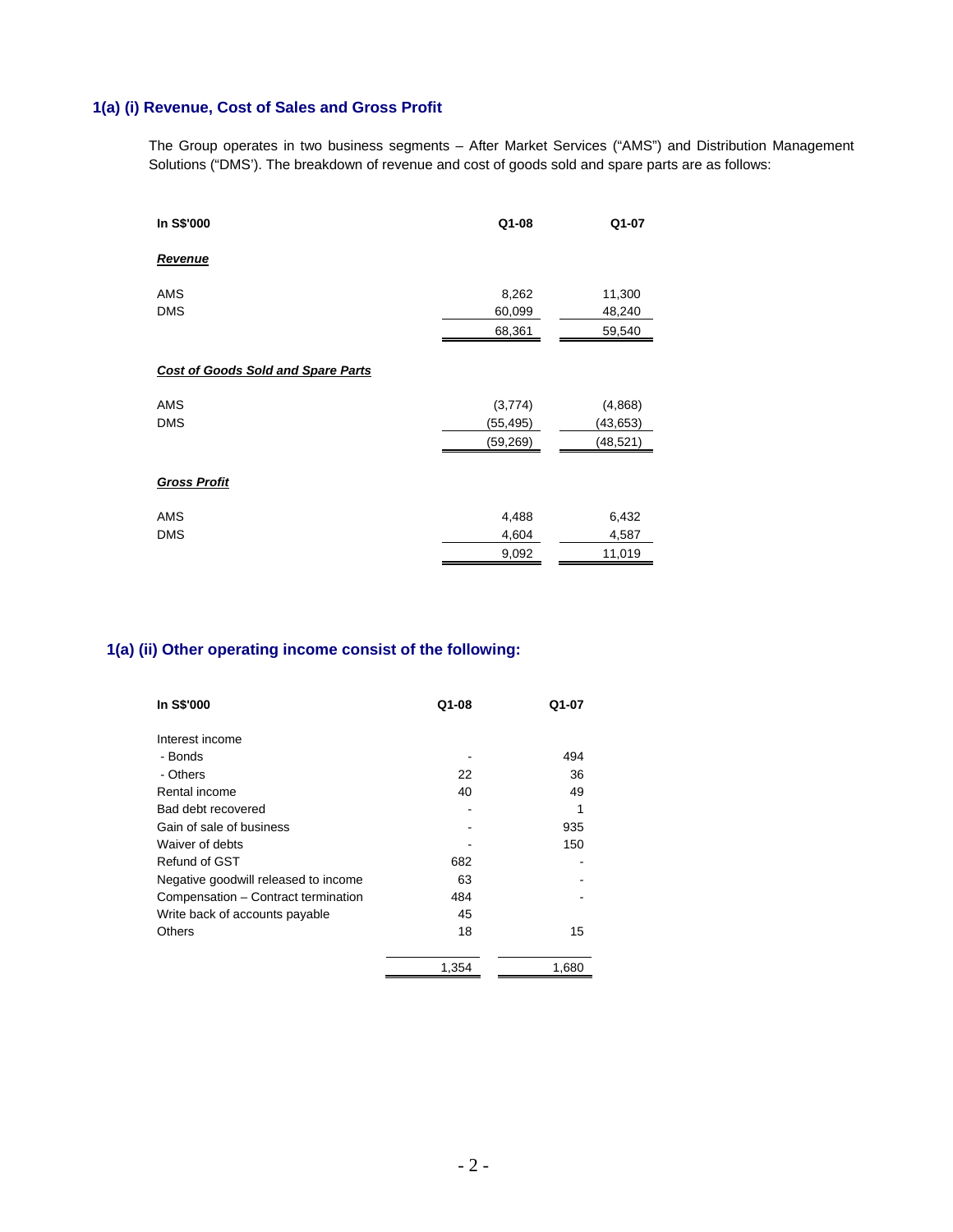### **1(a)(iii) Administrative Expenses**

The administrative expenses comprise mainly staff cost.

| In S\$'000        | Q1-08          | Q1-07          |
|-------------------|----------------|----------------|
| <b>Staff Cost</b> |                |                |
| AMS<br><b>DMS</b> | 4,375<br>2,125 | 6,541<br>1,813 |
|                   | 6,500          | 8,354          |

 The lower administrative expenses for Q1-08 compared to the corresponding period in 2007 is mainly due to the decrease in staff cost which is in line with the cessation of certain AMS business operations and closure of service centres as part of the restructuring exercise.

# **1(a)(iv) Included in other operating expenses are the following:**

| In S\$'000                                   | $Q1-08$ | Q1-07 |
|----------------------------------------------|---------|-------|
|                                              |         |       |
| Minimum lease payments under operating lease | 1.845   | 2.043 |
| Depreciation expenses                        | 373     | 584   |
| Reversal of impairment on fixed assets       |         | (69)  |
| (Gain) / Loss on disposal of fixed assets    | (15)    | 14    |
| Allowance for doubtful trade receivables     | 11      | 8     |
| Allowance for doubtful other receivables     |         | 498   |
| Provision of allowance for inventories       | 114     | (65)  |
| Currency translation loss                    | 967     | 84    |
|                                              | 3,295   | 3,097 |

#### **1(a)(v) Finance cost**

Finance cost comprises mainly interest expense arising from loans drawn down for operating and investment activities.

# **1(a)(vi) Income tax expense**

The tax expense provision is calculated for profitable subsidiaries using the tax rates applicable in the jurisdictions where the companies in the Group operate. In Q1-08, there was a tax refund from the tax authorities pertaining to the Year of Assessment 2005 for one of its subsidiaries.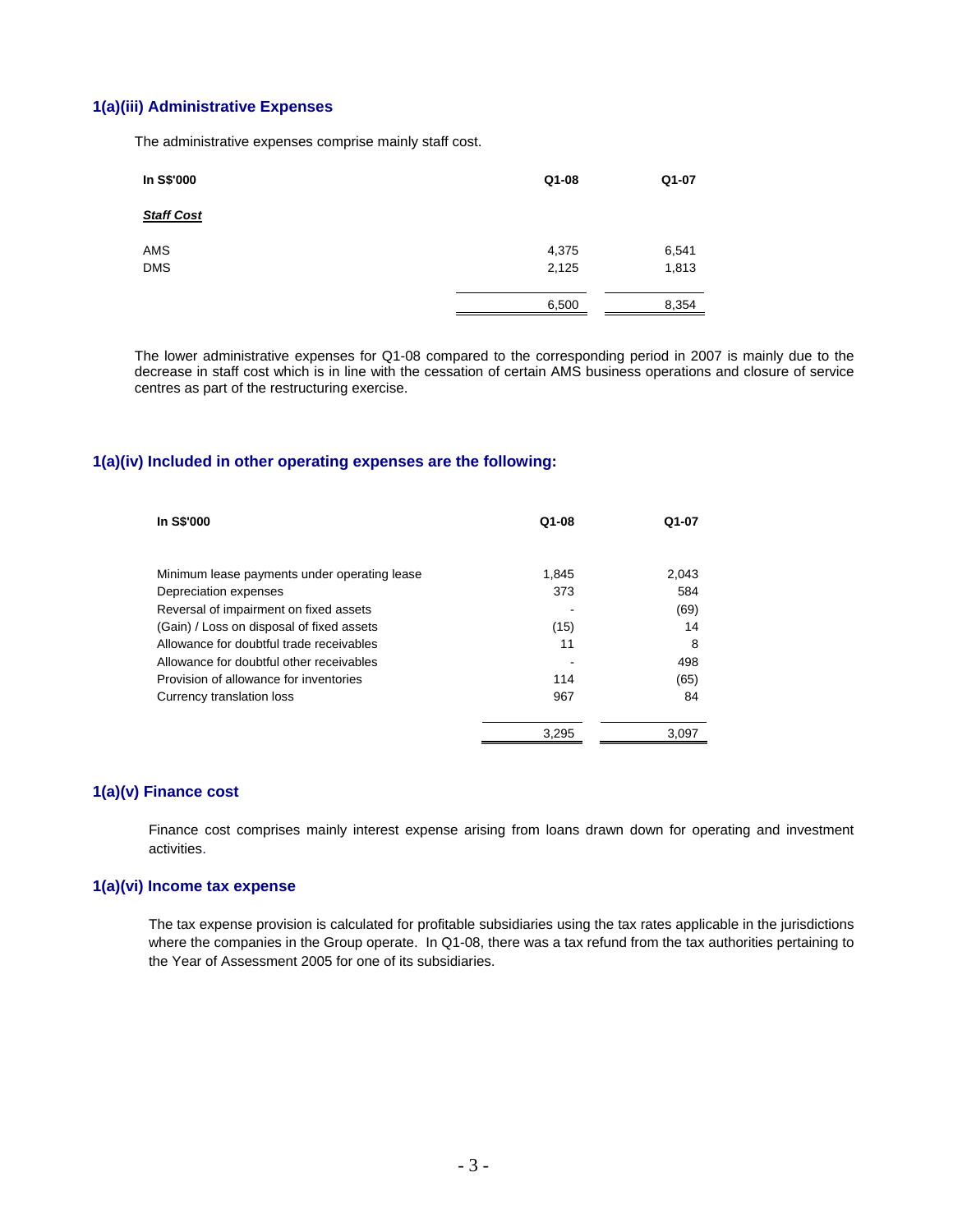# **1(b)(i) A balance sheet (for the issuer and Group), together with a comparative statement as at the end of the immediately preceding financial year**

|                                          |              | Group     | Group     | Company   | Company   |
|------------------------------------------|--------------|-----------|-----------|-----------|-----------|
| In S\$'000                               | <b>Notes</b> | 31-Mar-08 | 31-Dec-07 | 31-Mar-08 | 31-Dec-07 |
| <b>ASSETS</b>                            |              |           |           |           |           |
| <b>Current assets</b>                    |              |           |           |           |           |
| Cash                                     |              | 9,118     | 9,613     | 3,646     | 2,034     |
| Cash pledged                             |              | 1,851     | 152       | 101       | 152       |
| Trade receivables                        | Α            | 28,674    | 33,184    | 7,909     | 7,659     |
| Other receivables and prepayments        | в            | 4,773     | 6,137     | 3,330     | 7,499     |
| Inventories                              | C            | 18,336    | 16,678    |           |           |
|                                          |              | 62,752    | 65,764    | 14,986    | 17,344    |
|                                          |              |           |           |           |           |
| <b>Non-current assets</b>                |              |           |           |           |           |
| Investment in subsidiaries               |              |           |           | 29,523    | 26,523    |
| Plant and equipment                      |              | 3,725     | 3,841     | 366       | 424       |
| Goodwill on consolidation                |              | 11,655    | 11,655    |           |           |
| Other goodwill                           |              | 8,074     | 8,074     |           |           |
|                                          |              | 23,454    | 23,570    | 29,889    | 26,947    |
|                                          |              |           |           |           |           |
| <b>Total assets</b>                      |              | 86,206    | 89,334    | 44,875    | 44,291    |
| <b>Current liabilities</b>               |              |           |           |           |           |
| <b>Bank loans</b>                        |              | 12,003    | 11,612    | 2,985     | 3,695     |
| Bank overdraft                           |              | 8,984     | 7,495     | 2,231     | 1,557     |
| Trade payables                           | D            | 20,080    | 18,941    | 1,686     | 1,319     |
|                                          | Е            |           |           |           |           |
| Other payables                           |              | 12,678    | 20,645    | 18,592    | 19,075    |
| Income tax payable                       |              | 1,455     | 1,460     |           |           |
| Obligations under finance leases         |              | 53        | 84        |           |           |
|                                          |              | 55,253    | 60,237    | 25,494    | 25,646    |
| <b>Non-current liabilities</b>           |              |           |           |           |           |
| Obligations under finance leases         |              | 14        | 42        |           |           |
| Deferred tax                             |              | 1,167     | 1,179     | 912       | 912       |
| Convertible notes                        | F            | 2,500     |           | 2,500     |           |
|                                          |              | 3,681     | 1,221     | 3,412     | 912       |
|                                          |              |           |           |           |           |
| <b>Equity</b>                            |              |           |           |           |           |
| Issued capital                           | 1(d)(i)      | 97,915    | 98,055    | 97,915    | 98,055    |
| Capital redemption reserve               |              | 22        | 22        | 22        | 22        |
| Share options reserve                    |              | 3,015     | 3,015     | 3,015     | 3,015     |
| Foreign currency translation reserve     |              | 1,852     | 789       |           |           |
| Revenue reserve                          |              | (79, 373) | (77, 786) | (84, 983) | (83, 359) |
| Equity attributable to equity holders of |              |           |           |           |           |
| the parent company                       |              | 23,431    | 24,095    | 15,969    | 17,733    |
| Minority interests                       |              | 3,841     | 3,781     |           |           |
|                                          |              | 86,206    | 89,334    | 44,875    | 44,291    |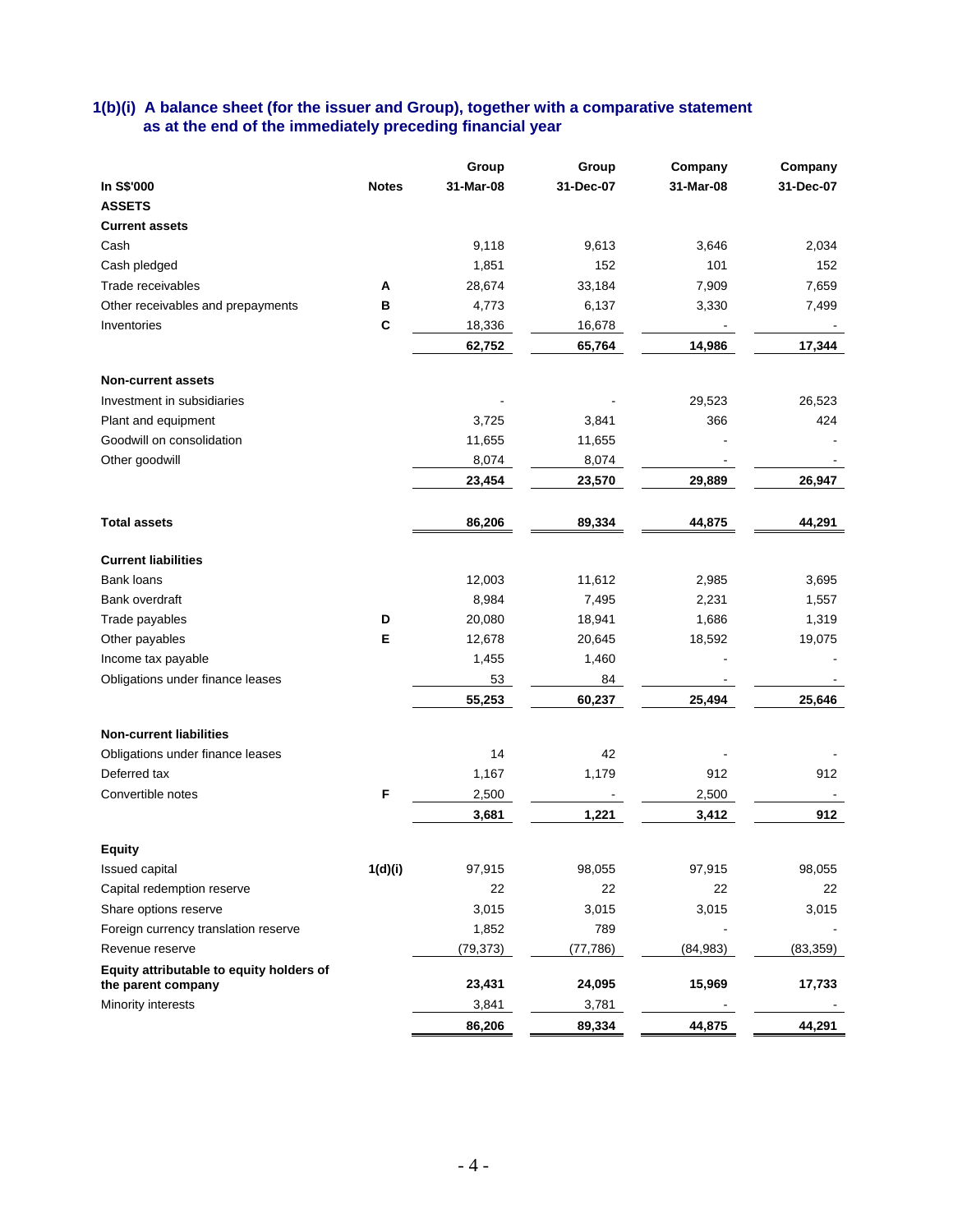#### **(A) Trade receivables**

The trade receivables turnover is 38 days as at 31 March 2008 (31 December 2007 : 42 days).

#### **(B) Other receivables and prepayments**

The major components of other receivables and prepayments are tabulated below :

|                              | Group     |             |  |
|------------------------------|-----------|-------------|--|
| S\$'000                      | 31-Mar-08 | 31-Dec-07   |  |
| <b>Recoverables</b>          | 1.448     | 3,303       |  |
| Deposits                     | 1.786     | 1,703       |  |
| Prepayments                  | 1.073     | 875         |  |
| Accrued interest receivables | - 86      | <u> 129</u> |  |

#### **(C) Inventories**

The inventory turnover is 28 days as at 31 March 2008 (31 December 2007: 25 days).

#### **(D) Trade payables**

Trade payables turnover is 31 days as at 31 March 2008 (31 December 2007 : 28 days).

#### **(E) Other payables**

The major components of other payables are tabulated below :

|                                           |           | Group     |
|-------------------------------------------|-----------|-----------|
| S\$'000                                   | 31-Mar-08 | 31-Dec-07 |
| Amount owing to related parties           | 200       | 248       |
| Other payables to third parties           | 2.261     | 2,008     |
| Accrued staff related expenses            | 1.941     | 2,590     |
| Accrued operating expenses                | 4.893     | 10,338    |
| Accrued restructuring costs               | 3.364     | 3.364     |
| Loan payable to bank by associate company |           | 2,075     |

### **(F) Convertible notes**

On 10 January 2008, approval was obtained from shareholders at the Company's extraordinary general meeting to approve the issue of up to \$32.0 million redeemable non-recallable structured convertible notes. On 30 January 2008, the Company issue convertible notes of \$3.0 million, of which \$0.5 million was subsequently converted into ordinary shares as at 31 March 2008.

### **1(b)(ii) Aggregate amount of Group's borrowings and debt securities**

#### **Amount repayable in one year or less, or on demand**

|                  | As at 31 March 2008 |                  | As at 31 December 2007 |
|------------------|---------------------|------------------|------------------------|
| Secured (\$'000) | Unsecured (\$'000)  | Secured (\$'000) | Unsecured (\$'000)     |
| 53               | 20.987              | 84               | 19.107                 |

#### **Amount repayable after one year**

| As at 31 March 2008 |                    | As at 31 December 2007 |                    |
|---------------------|--------------------|------------------------|--------------------|
| Secured (\$'000)    | Unsecured (\$'000) | Secured (\$'000)       | Unsecured (\$'000) |
| 14                  | ٠                  | 42                     | . .                |

### **Details of collateral**

Finance lease is secured by the fixed assets acquired under the lease arrangement.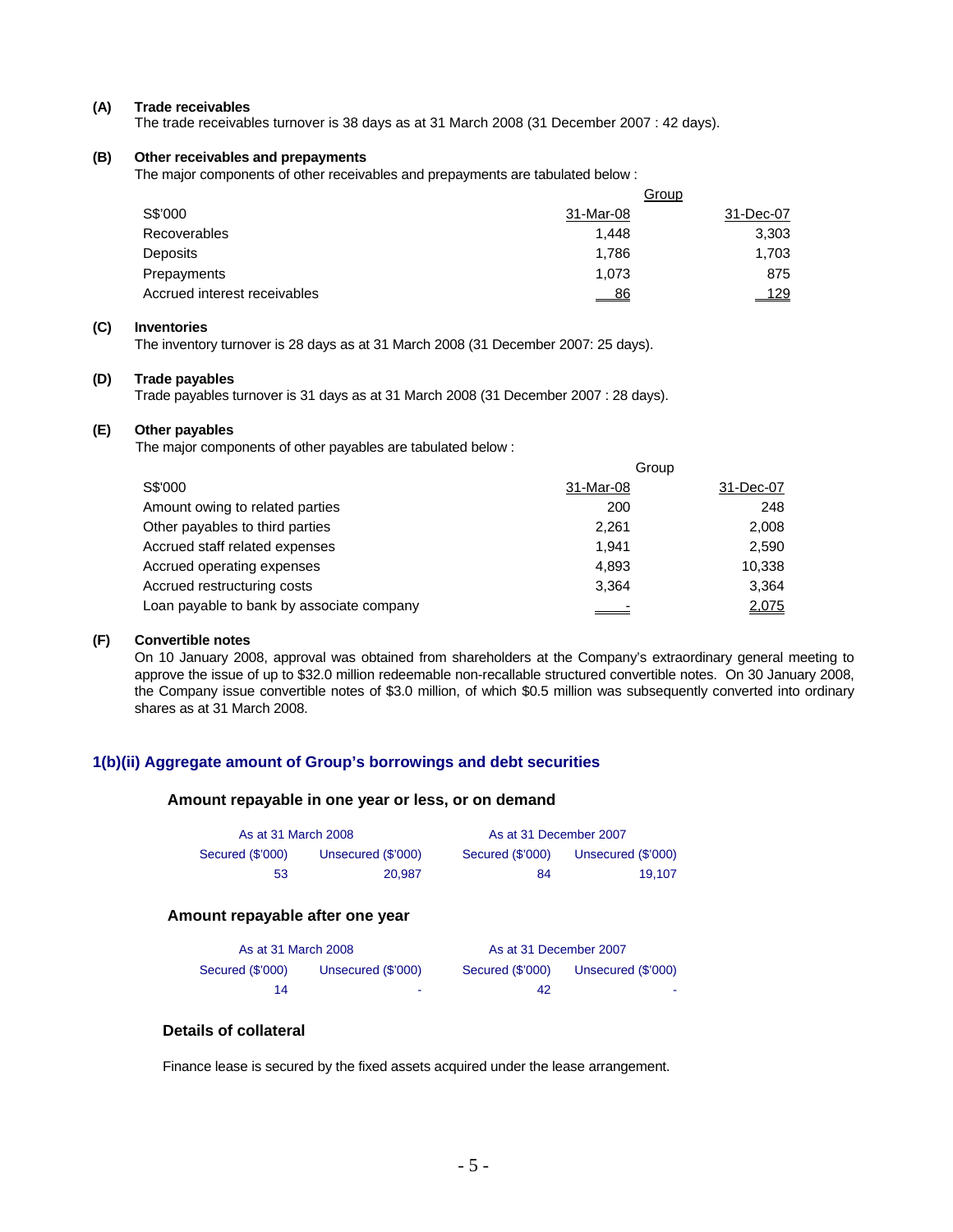### **1(c) A cash flow statement (for the Group), together with a comparative statement for the corresponding period of the immediately preceding financial year**

| In S\$'000                                               | Q1-08    | Q1-07    |
|----------------------------------------------------------|----------|----------|
| <b>Operating activities</b>                              |          |          |
| Loss before income tax                                   | (1,629)  | (1, 525) |
| Adjustments for                                          |          |          |
| Depreciation expenses                                    | 373      | 584      |
| Interest expense                                         | 345      | 318      |
| Interest income                                          | (22)     | (530)    |
| (Gain) / Loss on disposal of plant and equipment         | (15)     | 14       |
| Reversal of impairment on plant and equipment            |          | (69)     |
| Allowance for doubtful trade receivables                 | 11       |          |
| Write back of bad debts written off                      | (45)     |          |
| Negative goodwill released to income                     | (63)     |          |
| Provision / (Reversal) of allowance for inventories      | 114      | (65)     |
| Gain of sale of business                                 |          | (935)    |
| Operating cash flows before movements in working capital | (931)    | (2, 208) |
| Trade receivables                                        | 4,499    | 7,294    |
| Other receivables and prepayments                        | 1,409    | (827)    |
| Inventories                                              | (1,772)  | (1, 129) |
| Trade payables                                           | 1,139    | (3,731)  |
| Other payables                                           | (7,967)  | (2,480)  |
| Cash used in operations                                  | (3,623)  | (3,081)  |
| Interest received                                        | 22       | 530      |
| Income tax paid                                          | 148      | (25)     |
| Net cash used in operating activities                    | (3, 453) | (2,576)  |
| <b>Investing activities</b>                              |          |          |
| Purchase of plant and equipment                          | (293)    | (159)    |
| Proceeds from disposal of plant and equipment            | 51       | 57       |
| Proceeds from sale of business                           |          | 1,743    |
| Net cash from (used in) investing activities:            | (242)    | 1,641    |
| <b>Financing activities</b>                              |          |          |
| Proceeds from issue of shares                            | 500      |          |
| Expenses in relation to issuance of convertible notes    | (640)    |          |
| Interest paid                                            | (345)    | (318)    |
| Decrease in finance lease                                | (59)     | (26)     |
| Proceeds from issuance of convertible notes              | 2,500    |          |
| Fixed deposits subject to restriction                    | (1,699)  | 98       |
| Increase / (Decrease) of bank loans                      | 391      | (943)    |
| Net cash used in financing activities                    | 648      | (1, 189) |
|                                                          |          |          |
| Net effect of foreign exchange rate changes              | 1,063    | 115      |
| Net decrease in cash and cash equivalents                | (1,984)  | (2,009)  |
| Cash and cash equivalents at beginning of year           | 2,118    | 5,652    |
| Cash and cash equivalents at end of period               | 134      | 3,643    |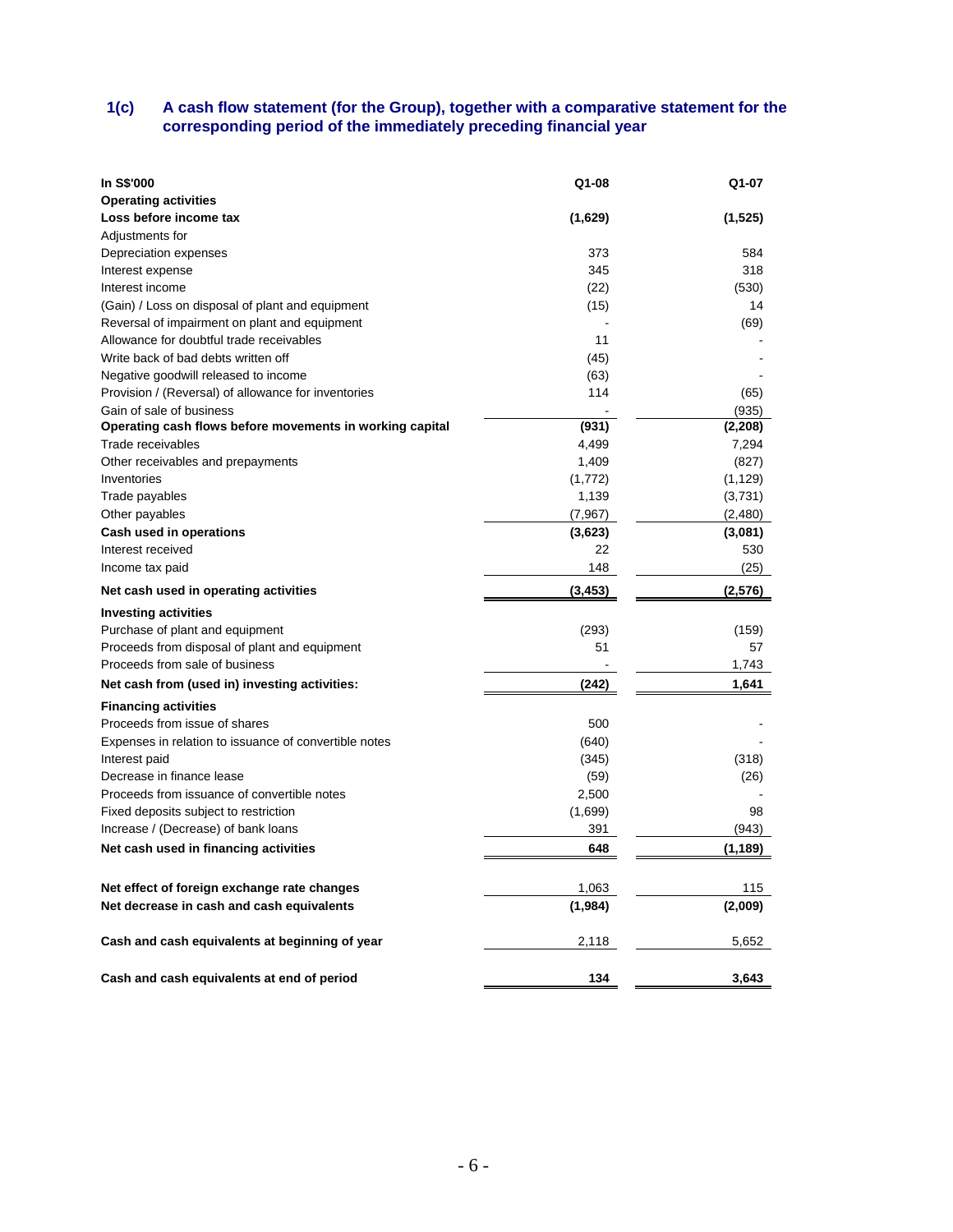# **I. Cash and cash equivalent at end of financial year** :

| In S\$'000                        | 31-Mar-08 | 31-Mar-07      |
|-----------------------------------|-----------|----------------|
| Cash                              | 10.969    | 11,689         |
| <b>Bank overdrafts</b>            | (8,984)   | (8,046)        |
| Less: Cash subject to restriction | (1,851)   | $\blacksquare$ |
|                                   | 134       | 3,643          |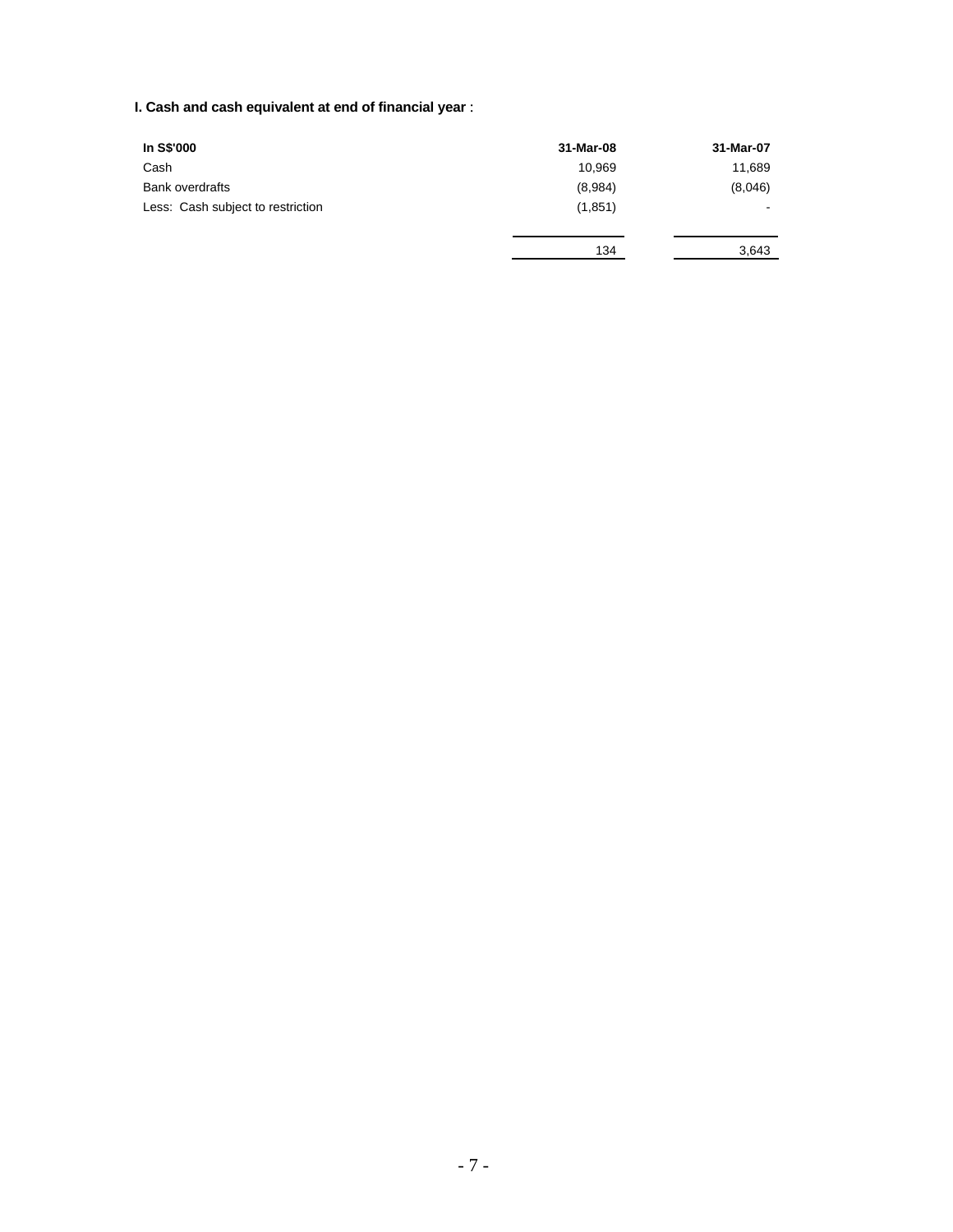# **1(d)(i) A statement (for the issuer and Group) showing either (i) all changes in equity or (ii) changes in equity other than those arising from capitalisation issues and distributions to**  shareholders, together with a comparative statement for the corresponding period of the **immediately preceding financial year**

| <b>In S\$'000</b>                                     | <b>Share</b><br>capital | <b>Share</b><br>premium  | Capital<br>redemption<br>reserve | <b>Share</b><br>options<br>reserve | <b>Translation</b><br>reserve | <b>Revenue</b><br>reserve | <b>Attibutable to</b><br>equity holders<br>of the company | <b>Minority</b><br>interest | <b>Total</b> |
|-------------------------------------------------------|-------------------------|--------------------------|----------------------------------|------------------------------------|-------------------------------|---------------------------|-----------------------------------------------------------|-----------------------------|--------------|
| Group (3 months ended 31 March 2007)                  |                         |                          |                                  |                                    |                               |                           |                                                           |                             |              |
| <b>Balance at 1 January 2007</b>                      | 89,841                  |                          | 22                               | 3,166                              | 1,204                         | (76, 369)                 | 17,864                                                    | 3,575                       | 21,439       |
| Net loss for the period                               |                         |                          |                                  |                                    | ÷                             | (2,015)                   | (2,015)                                                   | 227                         | (1,788)      |
| Foreign currency translation                          |                         |                          | ÷,                               |                                    | 612                           |                           | 612                                                       | (510)                       | 102          |
| Balance at 31 March 2007                              | 89,841                  |                          | 22                               | 3,166                              | 1,816                         | (78, 384)                 | 16,461                                                    | 3,292                       | 19,753       |
| Group (3 months ended 31 March 2008)                  |                         |                          |                                  |                                    |                               |                           |                                                           |                             |              |
| <b>Balance at 1 January 2008</b>                      | 98,055                  |                          | 22                               | 3.015                              | 789                           | (77,786)                  | 24,095                                                    | 3,781                       | 27,876       |
| Net loss for the period                               | J.                      |                          | J.                               |                                    | ÷,                            | (1,587)                   | (1,587)                                                   | 123                         | (1,464)      |
| Issue of shares for acquisition of subsidiaries       | $\overline{a}$          |                          |                                  |                                    | J.                            | $\overline{a}$            | ÷.                                                        | ÷                           |              |
| Expenses in relation to issuance of convertible notes | (640)                   |                          |                                  |                                    |                               |                           | (640)                                                     | ٠                           | (640)        |
| Issue of shares upon conversion of convertible notes  | 500                     |                          |                                  |                                    |                               | ٠                         | 500                                                       | ٠                           | 500          |
| Recognition of share-based payments                   |                         |                          |                                  |                                    | ٠                             |                           | $\overline{a}$                                            | ÷                           | ÷,           |
| Effects of acquisition of interest in subsidiaries    |                         |                          |                                  |                                    |                               |                           | L,                                                        | (63)                        | (63)         |
| Foreign currency translation                          |                         |                          |                                  |                                    | 1,062                         |                           | 1,062                                                     |                             | 1,062        |
| Balance at 31 March 2008                              | 97,915                  |                          | $\overline{22}$                  | 3,015                              | 1,851                         | (79, 373)                 | 23,430                                                    | 3,841                       | 27,271       |
| Company (3 months ended 31 March 2007)                |                         |                          |                                  |                                    |                               |                           |                                                           |                             |              |
| <b>Balance at 1 January 2007</b>                      | 89,841                  |                          | 22                               | 3,166                              |                               | (70, 412)                 | 22,617                                                    |                             | 22,617       |
| Net loss for the period                               |                         |                          | Ĭ.                               |                                    | J.                            | (1,512)                   | (1,512)                                                   | L,                          | (1,512)      |
| Balance at 31 March 2007                              | 89,841                  | $\overline{\phantom{a}}$ | $\overline{22}$                  | 3,166                              | $\overline{\phantom{a}}$      | (71, 924)                 | $\overline{21,105}$                                       | ÷                           | 21,105       |
| Company (3 months ended 31 March 2007)                |                         |                          |                                  |                                    |                               |                           |                                                           |                             |              |
| <b>Balance at 1 January 2008</b>                      | 98,055                  |                          | 22                               | 3.015                              |                               | (83,359)                  | 17,733                                                    | ÷                           | 17,733       |
| Net loss for the period                               | ÷                       |                          | Ĭ.                               |                                    | ÷                             | (1,623)                   | (1,623)                                                   | $\overline{\phantom{a}}$    | (1,623)      |
| Issue of shares for acquisition of subsidiaries       |                         |                          |                                  |                                    | ٠                             | ٠                         | ÷                                                         | $\overline{\phantom{a}}$    | $\sim$       |
| Expenses in relation to issuance of convertible notes | (640)                   |                          |                                  |                                    |                               |                           | (640)                                                     |                             | (640)        |
| Issue of shares upon conversion of convertible notes  | 500                     |                          |                                  |                                    |                               |                           | 500                                                       | L.                          | 500          |
| Recognition of share-based payments                   |                         |                          |                                  |                                    |                               |                           | L.                                                        |                             | ÷.           |
| Balance at 31 March 2008                              | 97.915                  | ٠                        | 22                               | 3.015                              | ÷                             | (84,982)                  | 15.970                                                    |                             | 15,970       |
|                                                       |                         |                          |                                  |                                    |                               |                           |                                                           |                             |              |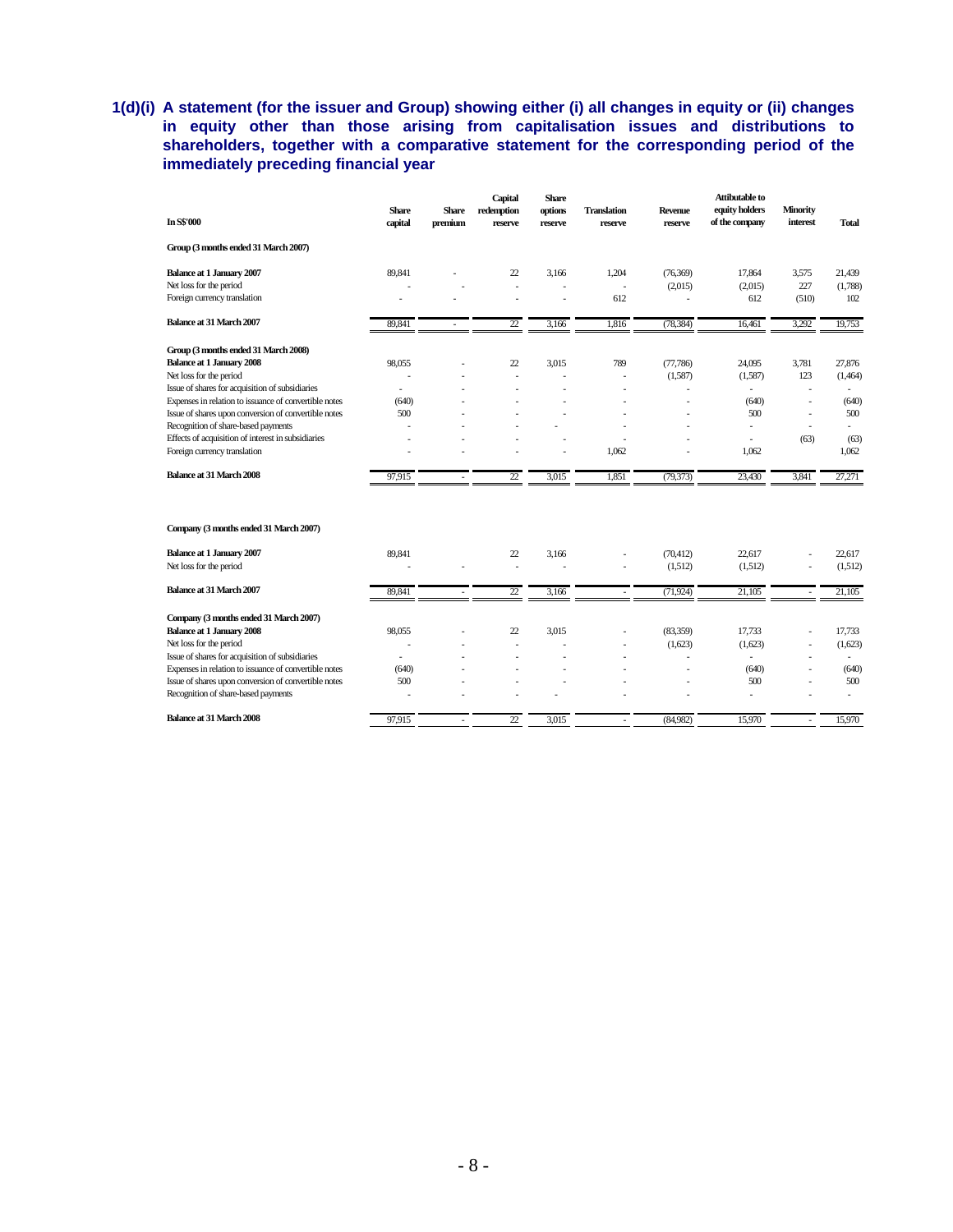**1(d)(ii) Details of any changes in the Company's share capital arising from rights issue, bonus issue, share buy-backs, exercise of share options or warrants, conversion of other issues of equity securities, issue of shares for cash or as consideration for acquisition or for any other purpose since the end of the previous period reported on. State also the number of shares that may be issued on conversion of all the outstanding convertibles, as well as the number of shares held as treasury shares, if any, against the total number of issued shares excluding treasury shares of the issuer, as at the end of the current financial period reported on and as at the end of the corresponding period of the immediately preceding financial year** 

#### Issued Share Capital

As at 31 March 2008, the issued ordinary shares of the Company numbered 1,701,716,483. During the quarter, the Company issued 13,227,513 ordinary shares that arose from the conversion of convertible notes.

#### Share Options

The mDR Limited Share Option Scheme 2003 (the "Scheme") was approved and adopted by members at the Extraordinary General Meeting held on 13 January 2003. The price at which a participant of the Scheme shall subscribe for each share upon the exercise of an option was determined based on the average closing prices of the shares for each of the last five market days immediately preceding the date of grant of the options ("Date of Grant"). The vesting period of the options commences on the date not earlier than the first anniversary of the Date of Grant and expires on the tenth anniversary of the Date of Grant.

The share options granted and exercised during the financial year and share options outstanding as at 31 March 2008 under the Scheme were as follows:

| Date of grant     | Balance at 1 January<br>2008 or grant date if<br>later | Lapsed/<br>Cancelled     | Balance at<br>31 March.<br>2008 | Subscription<br>Price | Expiry date       |
|-------------------|--------------------------------------------------------|--------------------------|---------------------------------|-----------------------|-------------------|
| 17 September 2003 | 1.465.708                                              | (77, 142)                | 1.388.566                       | \$0.3111              | 16 September 2013 |
| 14 April 2004     | 12.381.404                                             | (366, 427)               | 12.014.977                      | \$0.5063              | 13 April 2014     |
| 22 September 2005 | 11.238.000                                             | -                        | 11.238.000                      | \$0.1200              | 21 September 2010 |
| 10 January 2008   | 1.088.000                                              | $\overline{\phantom{0}}$ | 1.088.000                       | \$0.0556              | 09 January 2013   |
|                   | 26,173,112                                             | (443,569)                | 25,729,543                      |                       |                   |

### **1(d)(iii) To show the total number of issued shares excluding treasury shares as at the end of the current financial period and as at the end of the immediately preceding year.**

|                     | <u> 2008</u><br>Number of ordinary shares | 2007          |
|---------------------|-------------------------------------------|---------------|
| Issued and paid up: | 1.701.716.483                             | 1.688.488.970 |

### **1(d)(iv) A statement showing all sales, transfers, disposal, cancellation and/or use of treasury shares as at the end of the current financial period reported on.**

Not applicable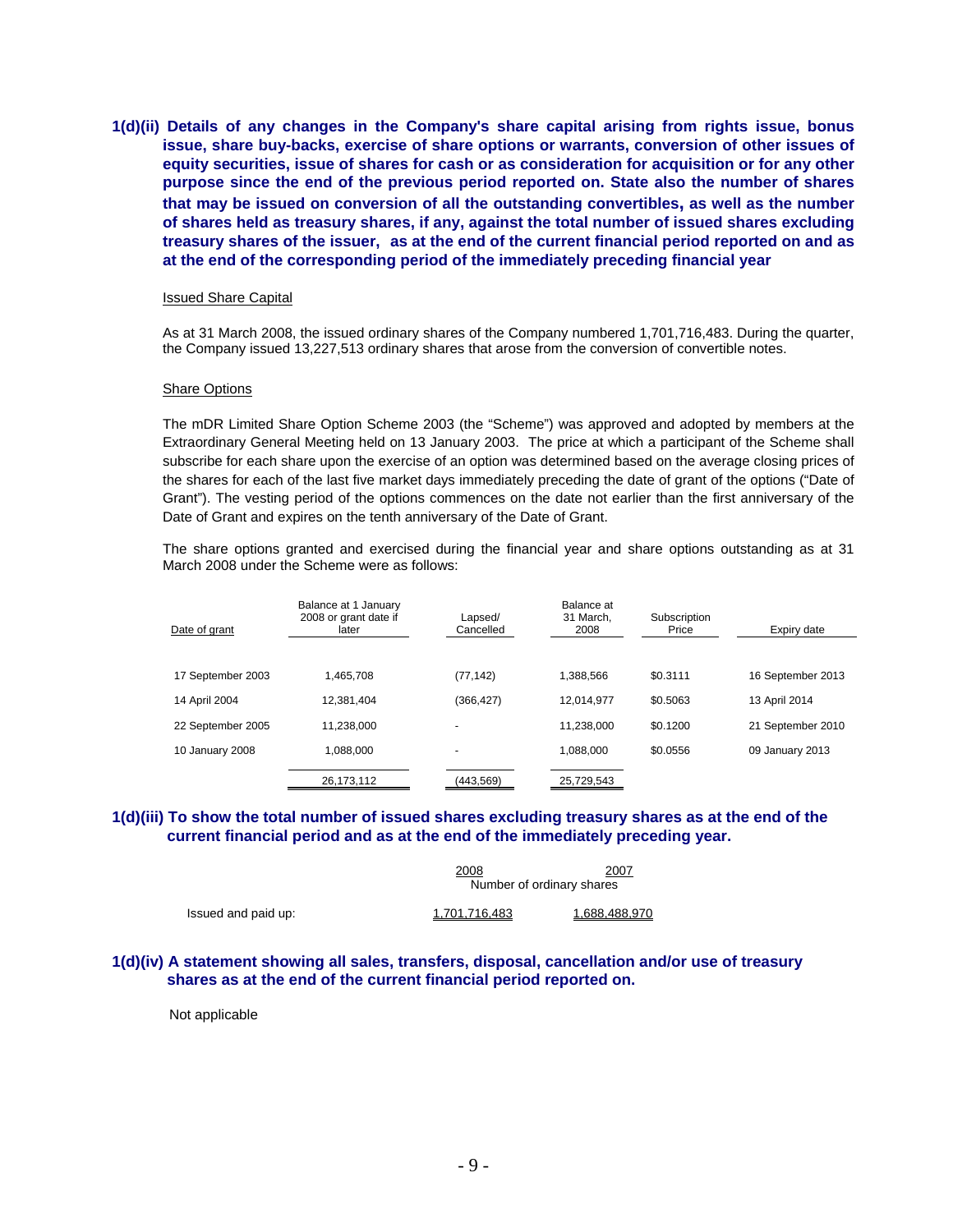### **2. Whether the figures have been audited, or reviewed and in accordance with which standard**

The figures for the period from 1 January 2008 to 31 March 2008 have not been audited or reviewed by our auditors.

The auditors have expressed an "except for" opinion for the 2007 financial statements where matters below, that have an impact on the opening balances for the year ended 31 December 2007, were highlighted in 2006 financial statements as described in the following:

- a) The opening balances affected by adjustments arising from the matters below were brought forward into the financial statements for the year ended 31 December 2006 and hence have effects on the 2006 financial statements.
- b) The completeness of the disclosure of related party transactions and other financial effects.
- c) The audit clearances for certain subsidiaries were not received as at date of auditors' report.

### **3. Where the figures have been audited or reviewed, the auditors' report (including any qualifications or emphasis of matter)**

Not applicable.

### **4. Whether the same accounting policies and methods of computation as in the issuer's most recently audited annual financial statements have been applied**

The accounting policies and methods of computation have been applied consistently. The Group and the Company have applied accounting policies and methods of computation in the financial statements for the current reporting period consistent with those of the audited financial statements as at 31 December 2007.

### **5. If there are any changes in the accounting policies and methods of computation, including any required by an accounting standard, what has changed, as well as the reasons for, and the effect of, the change**

The Group has adopted all the new and revised Singapore Financial Reporting Standards ("FRS") and interpretations of FRS and amendments to FRS effective for accounting periods beginning 1 January 2008 and they are assessed to have no significant impact on the Group's financial position and results of the Group.

### **6. Earnings per ordinary share of the Group for the current period reported on and the corresponding period of the immediately preceding financial year, after deducting any provision for preference dividends**

| Earnings per ordinary share                    | YTD       | YTD          |
|------------------------------------------------|-----------|--------------|
| (based on consolidated net loss)               | 31-Mar-08 | 31-Mar-07    |
| attributable to equity holders of the Company) | Cents     | <b>Cents</b> |
| - Basic                                        | (0.09)    | (0.13)       |
| - Fully diluted                                | (0.09)    | (0.13)       |

Basic earnings per ordinary share is computed based on the weighted average number of shares in issue during the period of 1,694,157,904 (31 March 2007 : 1,539,452,227).

Fully diluted earnings per ordinary share is computed based on the weighted average number of shares during the period adjusted for the effect of all potential dilutive ordinary shares of 1,694,157,904 (31 March 2007 : 1,539,452,227).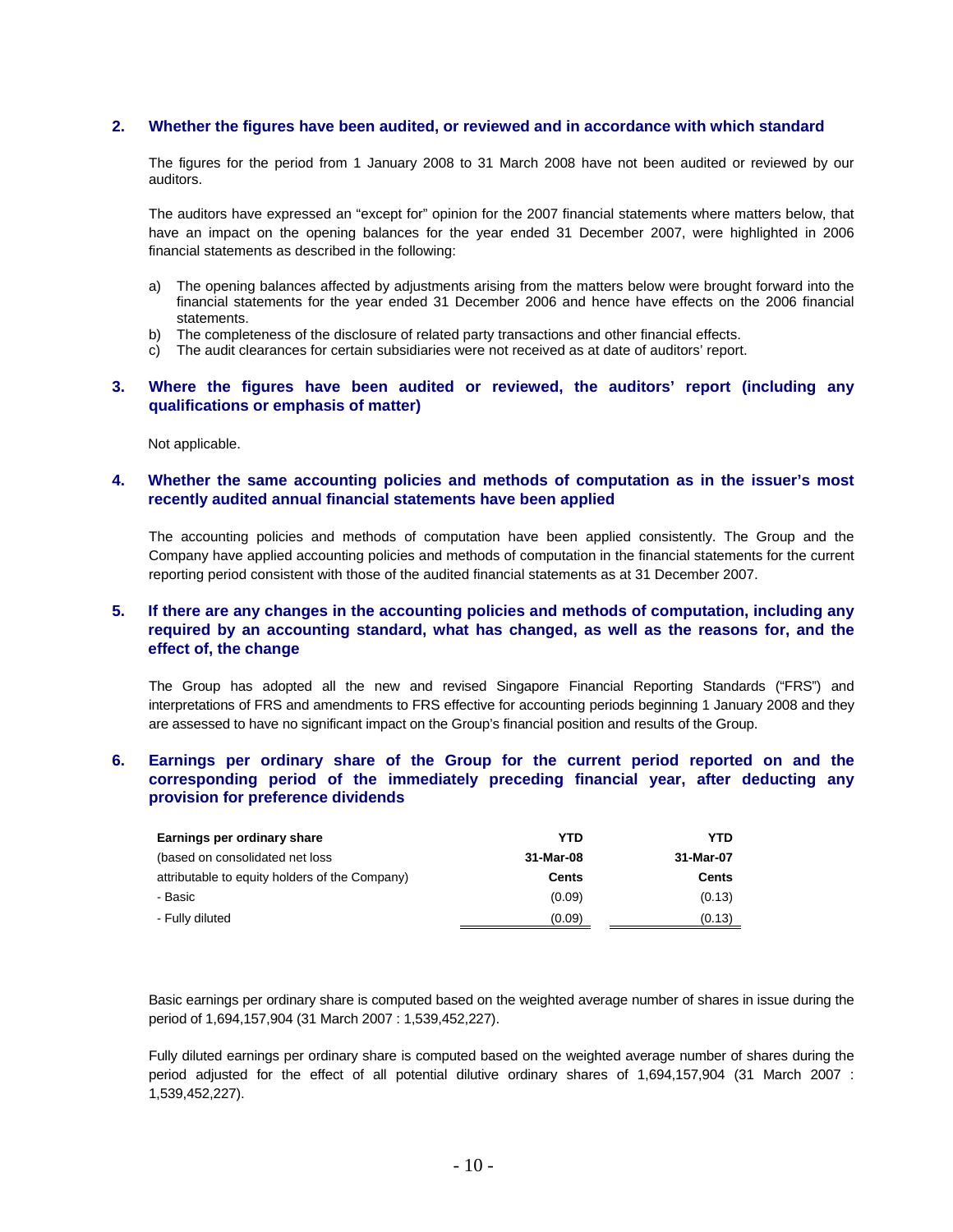# **7. Net asset value (for the issuer and Group) per ordinary share based on the total number of issued shares excluding treasury shares of the issuer at the end of the (a) current period reported on and (b) immediately preceding financial year**

|                                   | Group        |              | Company   |           |  |
|-----------------------------------|--------------|--------------|-----------|-----------|--|
|                                   | 31-Mar-08    | 31-Dec-07    | 31-Mar-08 | 31-Dec-07 |  |
|                                   | <b>Cents</b> | <b>Cents</b> | Cents     | Cents     |  |
| Net Asset Value ("NAV") per share | 1.38         | 1.50         | 0.94      | 1.10      |  |

The NAV per share as at 31 March 2008 is calculated based on 1,694,157,904 (31 December 2007: 1,610,125,914) ordinary shares.

# **8. A review of the performance of the Group, to the extent necessary for a reasonable understanding of the Group's business. The review must discuss any significant factors that affected the turnover, costs, and earnings of the Group for the current financial period reported on, including (where applicable) seasonal or cyclical factors. It must also discuss any material factors that affected the cash flow, working capital, assets or liabilities of the Group during the current financial period reported on**

### **Revenue**

Revenue for the first quarter increased by 15% to \$68.4 million from \$59.5 million in Q1-07. This is mainly contributed by higher sales from DMS business offset partially by lower AMS revenue. Higher DMS revenue arose principally from lower-margin wholesale and prepaid card businesses.

#### **Loss after income tax**

In Q1-08, the Group reported a loss after tax of \$1.5 million compared to a net loss of \$1.8 million in Q1-07. The first quarter result was impacted by currency translation loss of \$1.0 million due to the weakening US dollar, partially offset by a tax refund.

Excluding one-off items, currency translation loss, finance cost and taxes, the Group recorded an operating loss of \$1.2 million in Q1-08 as compared to an operating loss of \$2.0 million in Q1-07.

### **Cash Flows**

The lower cash levels were attributed mainly due to an increase in financing of working capital.

### **9. Where a forecast, or a prospect statement, has been previously disclosed to shareholders, any variance between it and the actual results**

Not applicable.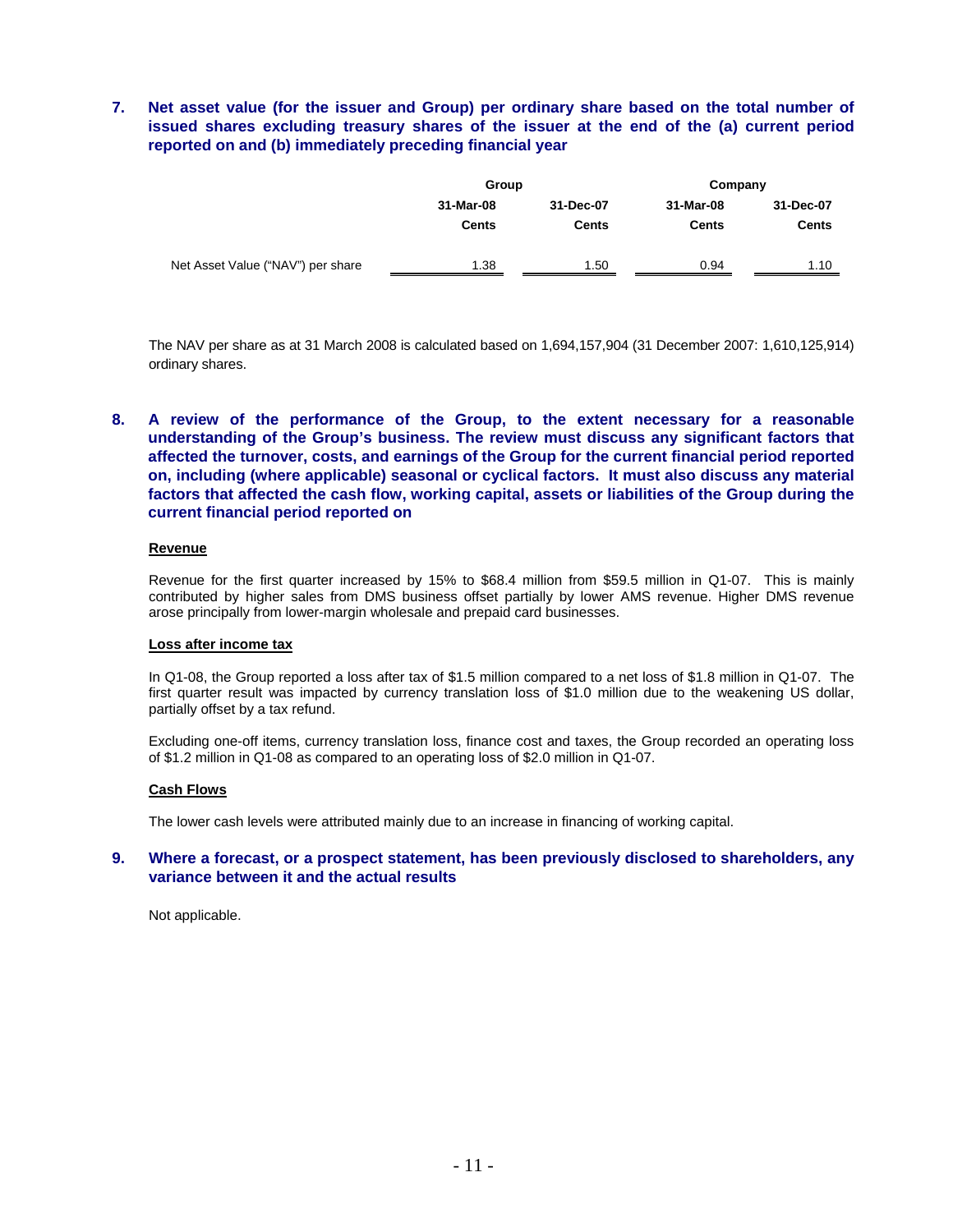# **10. A commentary at the date of the announcement of the competitive conditions of the industry in which the Group operates and any known factors or events that may affect the Group in the next reporting period and the next 12 months**

On 25 April 2008, approval was obtained from shareholders at the Company's extraordinary general meeting to approve the issue of \$12.0 million Class A and \$5.2 million Class B convertible bonds under the Debt Restructuring Agreement with its lenders. The convertible bonds issue will reduce the Group's borrowings and improve its Net Tangible Assets ("NTA") when such bonds are converted into ordinary shares.

While the general economic conditions remain difficult, the Group continues to monitor and streamline its operations and roll out its Mobile Value-Added Services ("MVAS") which will be launched in the second half of FY2008.

# **11. Dividend**

# *(a) Current Financial Period Reported On*

Any dividend declared for the current financial period reported on?

None.

# *(b) Corresponding Period of the Immediately Preceding Financial Year*

Any dividend declared for the corresponding period of the immediately preceding financial year?

None.

**(c) Date payable** 

Not applicable.

**(d) Books closure date** 

Not applicable.

### **12. If no dividend has been declared/recommended, a statement to that effect**

No dividend has been declared or recommended.

# **BY ORDER OF THE BOARD**

**Huang Wenjian Eugene Company Secretary** 

**9 May 2008**